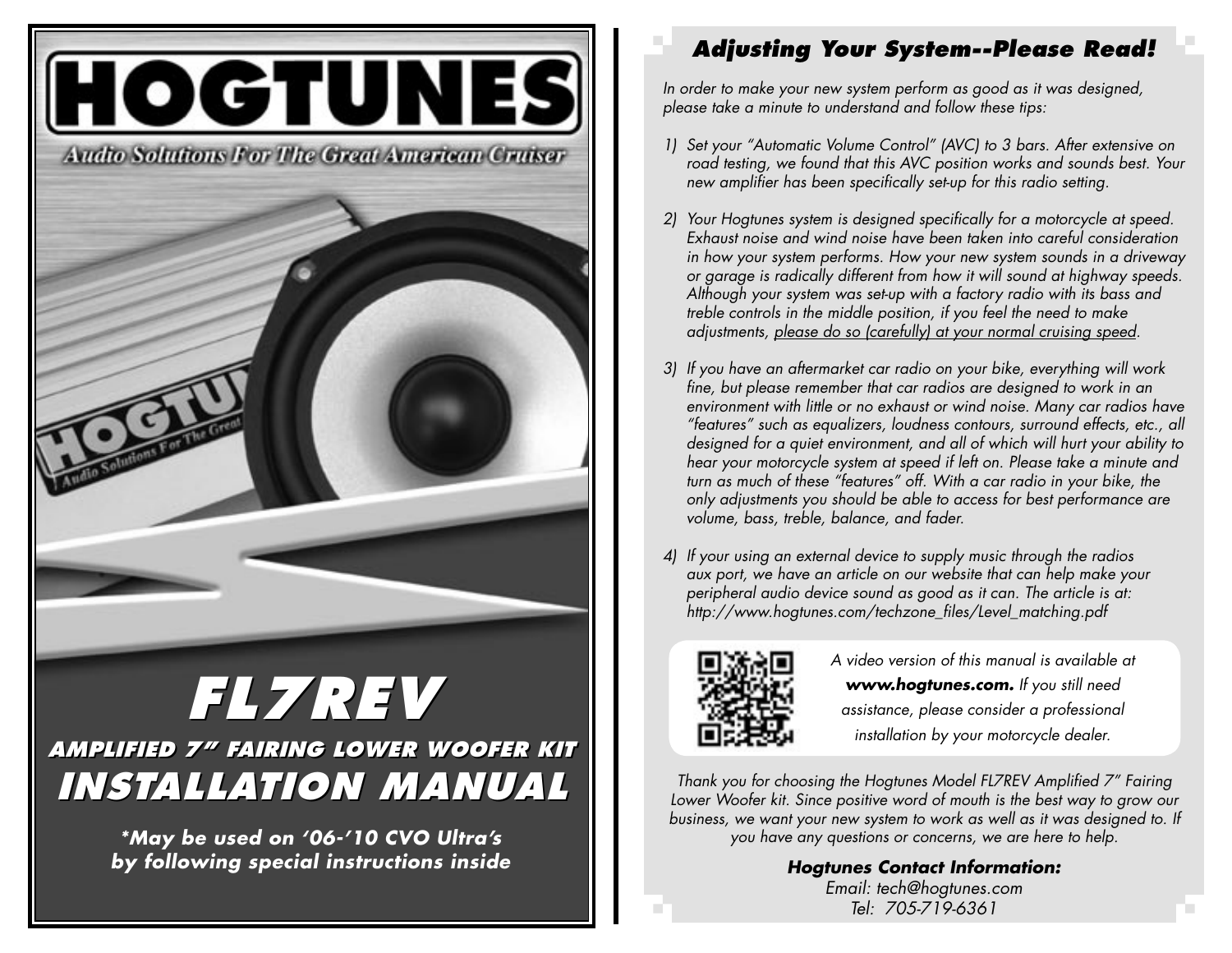**Hogtunes FL7 REV** works on any 1998 and newer bike with a factory radio and VENTED (2005+) Ultra style fairing lowers. The radio will power the existing speakers, and the amp powers the speakers in the lowers only. You can see how to add more speakers/amps to your system further on in the manual.

**Woofer or Sub-Woofer?** The 7" woofer is a large full range speaker without an additional high frequency speaker (tweeter). The woofer is designed to enhance sound at speed and will give a "full" range of sound, but should not be confused with a "Sub-Woofer". For more information, please read the article at: http://www.hogtunes.com/techzone\_files/7\_inch\_woofer\_vs\_sub.pdf

**IMPORTANT:** If you are installing this kit on a 2006-2010 Screamin' Eagle® Ultra Classic, you will need to go to page  $14$  for the special plug and play instructions required to make the Hogtunes amp work in unison with the factory amplifier mounted under your Tour-Pak.

If you're installing this kit on a 2011+ CVO Road Glide Ultra or 2011+ CVO Ultra, please call for technical help. Due to a harness change on these model year bikes, this kit is NOT quite plug and play, but is easy to make work. Our tech support line is at 705-719-6361 or you can email: tech@hogtunes.com

# **GETTING STARTED**

Step #1: Remove the seat, and both wires (+ and -) from the battery.

Step #2: Remove the outer fairing/headlamp assembly. Refer to a service manual if you need help with this. Note: A towel on the front fender can help prevent scratches or "dings" from dropped tools or fasteners etc. Expletives will also be kept to a minimum.

## **CHOOSING THE CORRECT MOUNTING OPTION FOR YOUR EXISTING SYSTEM**

#### **If you have a Standard, Street Glide, Classic, or Ultra Classic, and this is the only amp in your fairing**

- The amplifier gets mounted to the top of the factory radio using the supplied "hook and loop" adhesive, and must sit so you can read the text on top of the amplifier as in diagram 1.1
- The amplifier needs to mount as far back on the radio as possible so the fairing can go back on. The minimum distance from the back of the radio to the most forward edge of the amplifier is 5/8" (15mm).
- On pre-2006 model bikes, it is a tight fit-but will go.
- 2006+ (Advanced Audio) radios have a "bump" on top of the radio that runs from front to back down the center of the radio. Cut the adhesive in half and apply each piece on either side of this bump. The amp will then mount flush. Most adhesives work best at room temperature or higher.
- Note: 2006 and newer Ultras have the CB module on top of the radio. The amp will adhere on top of the CB module so it is "half on/half off this module as shown in Diagram 1.2. The supplied adhesive is plenty strong for this! The amp can adhere on top of CB and XM modules without issue.





Diagram 1.1

Standard, Street Glide, EG Classic. No CB/XM Module Present

Diagram 1.2

Ultra Classic. Shown mounted on top of CB Module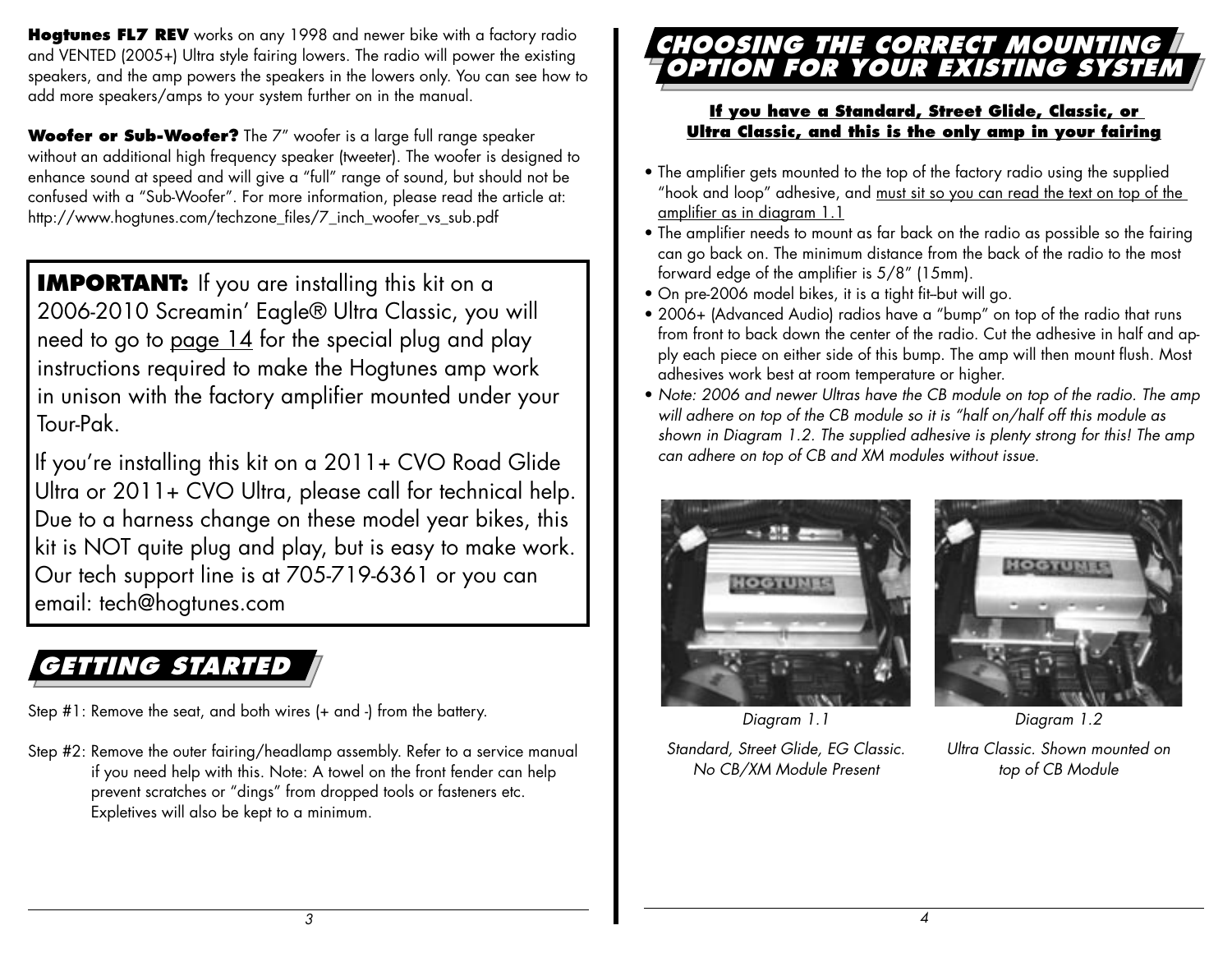#### **If you have a Standard, Street Glide, Classic, or Ultra Classic with an existing amp in your fairing**

 Hogtunes 2CHSP (2 Channel Side Plate) Drag Specialties Part# 4405-0234 is required to bolt the second amp in your fairing. The install manual for this plate is available on our website at:

http://www.hogtunes.com/manuals\_files/assets/2chsp\_instal\_manual.pdf

#### **If you have a Road Glide, or Road Glide Ultra Classic, and this is the only amp in your fairing**

 Hogtunes RG Adaptor Kit Drag Specialties Part # 4405-0096 is required to bolt the amplifier in your inner fairing. In the RG Adaptor kit, the mounting plate and hardware to mount the amp is all that is used. The wires that came in this kit are all the correct length for this application. The install manual for this plate is available on our website at:

http://www.hogtunes.com/manuals\_files/assets/RG\_Adaptor\_Plate\_Manual.pdf

#### **If you have a Road Glide, or Road Glide Ultra Classic with an existing amp in your fairing**

 If you currently have a Hogtunes 2 channel amp (USA 24.2 or NCA 70.2) mounted on our amp plate which attaches to 2 of the 4 main studs that hold the inner fairing to the bike, a Hogtunes RG 40.4 adapter plate Drag Specialties part # 4405-0232 is required to mount the amp in this kit off to the brake side of your inner fairing. The install manual for this plate is available on our website at http://www.hogtunes.com/manuals\_files/assets/RG\_40.4\_Adaptor\_Plate\_ Manual.pdf

 If you currently have a Hogtunes 4 channel amp mounted on a Hogtunes plate above the brake side turn signal, a Hogtunes RG Adaptor kit Drag Specialties Part # 4405-0096 is required to mount this amp. The install manual for this plate is available on our website at:

http://www.hogtunes.com/manuals\_files/assets/RG\_Adaptor\_Plate\_Manual.pdf

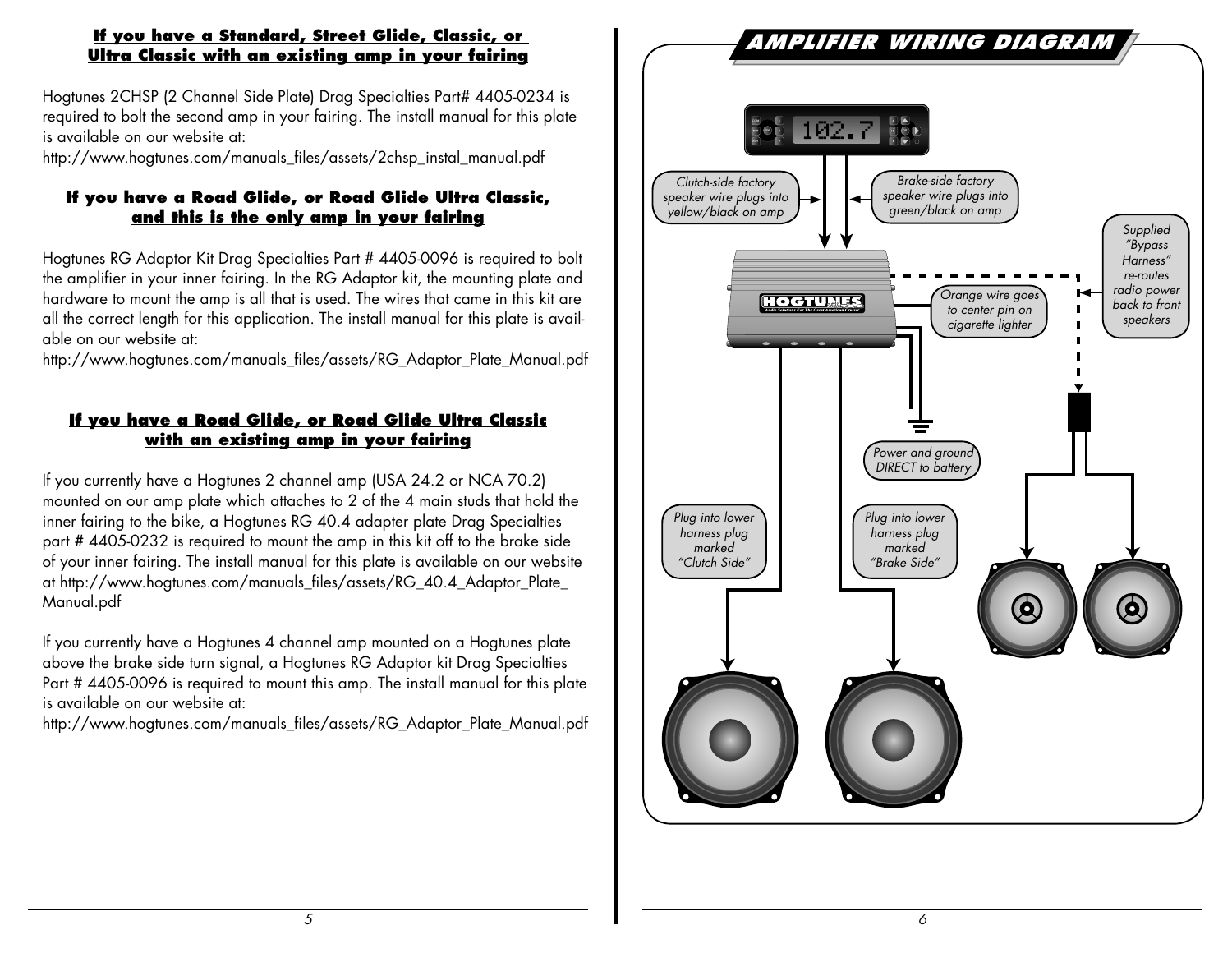## **AMPLIFIER WIRE COLOR CODES**

**YELLOW/BLACK:** Clutch Side Amplifier Input From Factory Radio **BROWN/BLACK:** Clutch Side Radio Power Output to Front Speaker **GREEN/BLACK:** Brake Side Amplifier Input From Factory Radio **RED/BLACK:** Brake Side Radio Power Output to Front Speaker **BROWN/BLACK:** Amplified Output to Clutch Side Lower Speaker **BLUE/BLACK:** Amplified Output to Brake Side Lower Speaker **ORANGE:** Remote Turn On Lead **RED:** 12v Positive-Attaches Directly to "+" Battery Post **BLACK:** 12v Negative-Attaches Directly to "-" Battery Post

## **WIRING THE AMPLIFIER**

- Step #1: Plug the 2 connectors of the main wire harness into "Power" and "Audio Input" on the amplifier. Tighten (snug) the 2 small flathead screws on the power connector to prevent it from backing out while riding.
- Step #2: On the input harness, locate the yellow/black pair of wires with the male connectors and plug them into the factory speaker wires on the clutch side of the bike. Also on the input harness, locate the green/ black pair of wires with the male connectors and plug them into the factory speaker wires on the brake side of the bike. The connectors are sized correctly, and will only go in one way.
- Step #3: Locate the wire harness with the blue plug and white/black, and red black wires on it, and plug it into the blue plug which is part of the input harness you just installed into the amp. Take the white/black wires and connect them directly to the clutch side main fairing speaker. Take the red/black wires and connect them directly to the brake side speaker.
- Step #4: On the opposite side of the amp are 3" (75mm) wires ending with a 4 pin black connector. This plug sends amplified power to your speakers. Locate the 4 pin black plug wire harness with brown/black and blue/ black wires, and plug it into the amplified output plug. If not already installed, plug the wires that will go into your lowers marked clutch side and brake side into the open end of the harness you just plugged into the amplified output plug.
- Step #5: The orange wire is the "remote turn on lead" and tells the amp to turn on whenever it sees  $+12v$  (.5 amp min.). Unplug the factory center wire  $(+)$ on the cigarette lighter. Plug the orange lead from the amplifier directly onto the lighter using the female connector. Plug the factory lighter wire to the male "take off" connector which is part of the amps orange turn on lead. Important: If you do not attach the orange wire from the amp to the center wire at the cigarette lighter, the amplifier will not turn on. If the factory fuse for your cigarette lighter is blown, and your cigarette lighter does not work, your amplifier will not turn on.
- Step #6: The red (B+) and black wires (B-), and the speaker wires marked "Clutch Side" and "Brake Side" of the main wire harness will pass under the inner fairing where the throttle and idle and/or bikes main wire harness pass through on the brake side of the bike. Let the Clutch Side and Brake Side wires hang on the front side of the crash bar for now. The red and black wires are designed to be routed under the gas tank and across the motor mount on the brake side of the bike, and come out just behind the gas tank. You may need to undo the back bolt of the gas tank and pivot the tank up to allow the harness to pass through at the back of the gas tank. Be sure to re-install this bolt and torque to factory specs! When correctly installed, the power and ground wires are the right length to connect onto the battery.

#### **NOTE: on '07 and newer bikes it is much easier to run power and ground wires up and over the gas tank, but under the chrome gas tank console!**

Step #7: Attach the red wire to the positive (+) battery terminal, and the black wire to the negative (-) battery terminal. The factory battery wires are also re-installed at this point. Secure the FL7 Rev harness to the bikes factory harness' along the frame and behind the tank using supplied zip ties.

8



#### Diagram 1.3

Stock Harness and FL7 Rev Harness Passing From Fairing To Under Tank. Note: Harness will pass over front gas tank mount/bolt. Opening the fuse holder and removing the fuse will allow the wires to pass easier. Careful!-The ring terminals can easily scratch paint!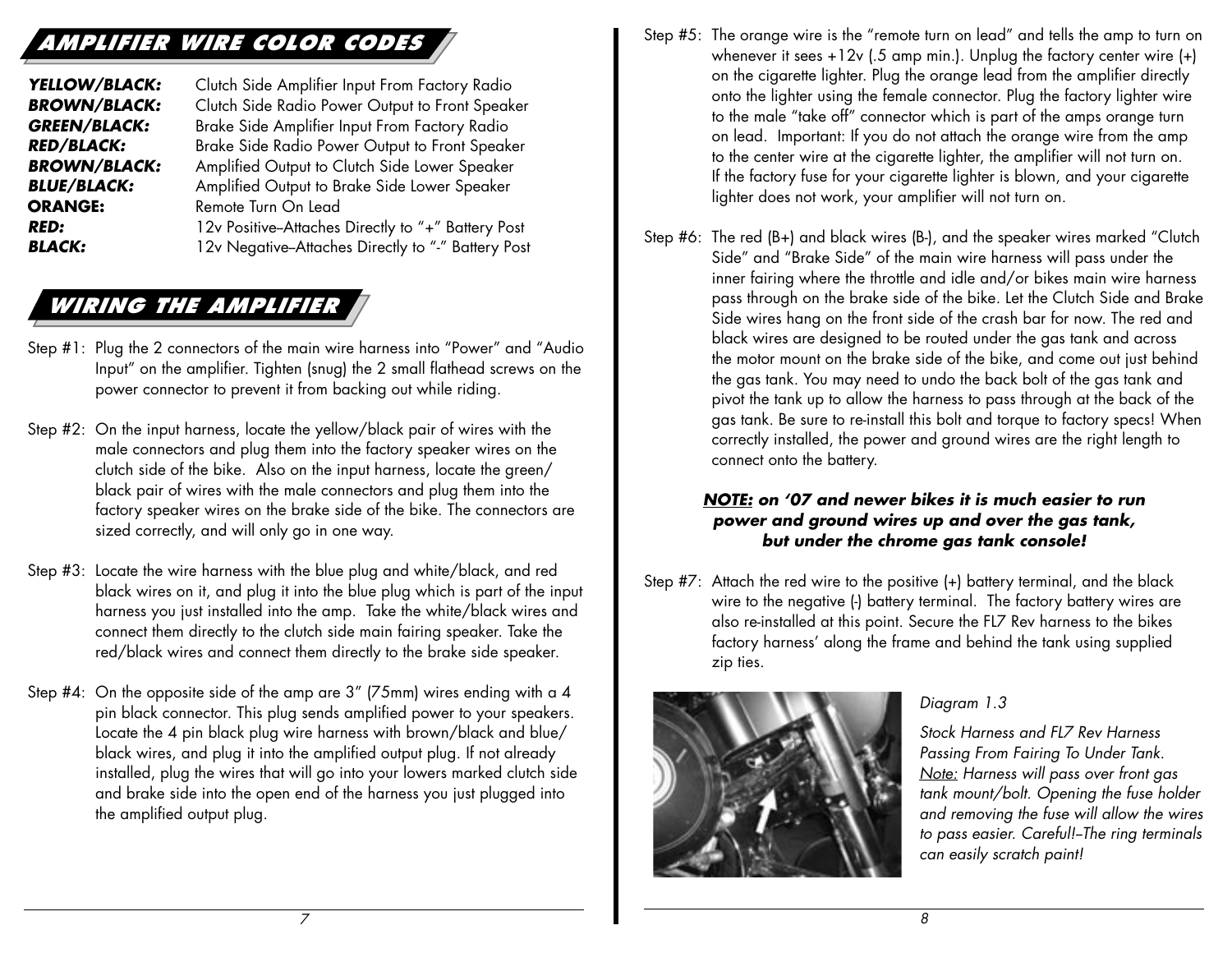## **INSTALLING THE SPEAKERS INTO YOUR LOWERS**

- Step #1: Remove access covers from the front of the glove boxes. Using a cutting tool such as side cutters, the 4 male parts each access panel snaps into will be cut and removed. Cutting them from inside the glove box will eliminate marks on the front of the glove box. When cut, parts may "fly" so please be careful and wear eye protection!
- Step #2: Looking inside the glove box, locate the 2 nuts at the back of the glove boxes, and remove. This will release the painted lower fairing "cap" so be careful it doesn't fall and get scratched!! Remove and put aside.
- Step #3: Looking from the front side of lower, locate the flat plane approx. 1" towards the motor, directly across from the lower bolt hole for the fairing cap just removed.
	- Drill a 1/8"(3mm) pilot hole in the center of this plane, then a final 5/16"(8mm) hole. You will go through 2 layers.
	- The wires that go into lowers are marked clutch side/brake side. Pass wire into glove box, large connector first. The sticker can be removed to fit through the hole if needed. Pull up any slack into the glove box so that wire will go along crash bar, making sure to keep quick release plugs in the center.
	- Using the supplied black "gummy" material, seal the hole around the wires inside the glove box.
- Step #4: Pull grills off and remove woofers from adaptors.
	- Locate the angled woofer holder for the side of the bike your working on and attach it to the glove box opening using the parts in the kit. Supplied hardware goes through the holes made when male plugs were cut. Washers will go on the studs inside the glove box before securing the adaptor down with the supplied nuts.
	- Once secured, reinstall the painted lower fairing cap.
	- Take a speaker and attach the speaker wires.
	- Locate the silver "posts" with the hex key opening and put the woofer in place. Start each thread into the brass inserts in the angled woofer holder BY HAND!!!!! After all the threads are started, use supplied hex key to tighten the woofer into place. Press the grill into place by lining up the holes on the inside of the grills on to the silver posts
	- Please MAKE SURE the female rubber parts on the inside of the grill attach to all 4 posts holding the woofer in. Failure to do so can allow the grill to come off while riding.

Step#5: Once everything is complete in both lowers, use the supplied wire ties to secure the exposed speaker wires to the crash bar. Moving back into the fairing, use supplied wire ties to secure the FL7 REV harness to the bike.

**Before re-installing outer fairing, turn front wheel to each extreme side making sure any wiring is not impeding the steering of the motorcycle. Failure to do so can result in serious injury or death!**

- Turn your system on and make sure both woofers are working.
- On the side of the NCA 70.2 amplifier, there is a 3 position gain switch. Adjusting this switch up or down allows you to "tune" how the new woofers sound along side the rest of the speakers in your system.
- Take one last look at all the wiring you have done, and using zip ties, make sure everything is secure and safe for a bike at speed. Reinstall your outer fairing and enjoy the latest edition to the Hogtunes system on your bike!
- Before riding, please go back and make sure that the 4 rubber parts on the underside of each lower grill is firmly seated on all 4 posts that hold each woofer in!

The next 3 pages are designed to show how you can integrate this Hogtunes kit into a full Hogtunes system on your bike if you ever wish to make additions.

If you have any questions on where to go from here, please contact your dealer, or feel free to call us during normal business hours (EST) at 705-719-6361 or email: tech@hogtunes.com

(continued on next page)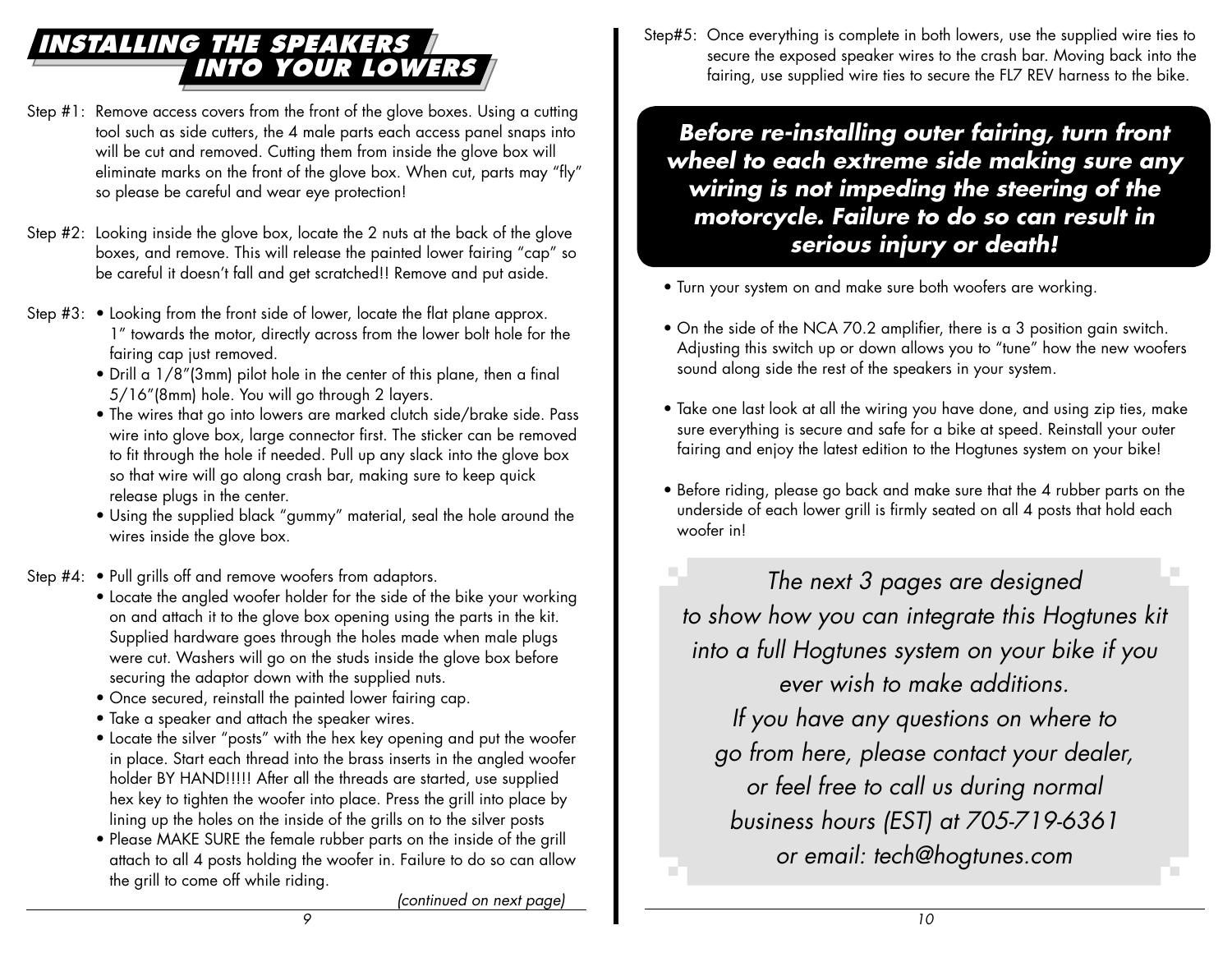## **SYSTEM UPGRADE #1**

This system has the incredible power of 2 NCA 70.2 to your bike! The first amp will run your fairing speakers, and HF-1/HF-2RG Tweeter Pod (if present). The amplifier supplied in your FL7/Rev kit is used to power the 7" woofers. If you have an Ultra Classic, or Road Glide Ultra, in this configuration, your radio will continue to power your rear speakers

**WARNING:** If you choose to add a 2nd amp to power your fairing speakers, please make sure the speakers you have can handle the ACTUAL power of this amp! Stock speakers should not be used. If you choose a brand other than Hogtunes for your fairing speakers, be advised, we have seen many competitors over-rate the ACTUAL power handling of their speakers by as much as 3 times!!



## **SYSTEM UPGRADE #2**

This system uses a Hogtunes NCA-40.4 160 watt 4 channel amp and a NCA 70.2 for the ultimate in power! As shown below, the typical system would have 2 channels of the 40.4 power the fairing speakers while the other 2 channels power the rear speakers. The bypass out of 40.4 is used to send music to the NCA 70.2 which powers the fairing lower speakers. If you have an Ultra or RG Ultra, our Big Ultra, or Big RG kits have everything you need for this upgrade all in one box. Everything installs easy and your fader still controls front/rear. If you have a "non-Ultra" but have added a King Tour-Pak® and Ultra Style Fairing Lowers, Hogtunes Rear Speaker Pods can be added and the system below is also easily done.

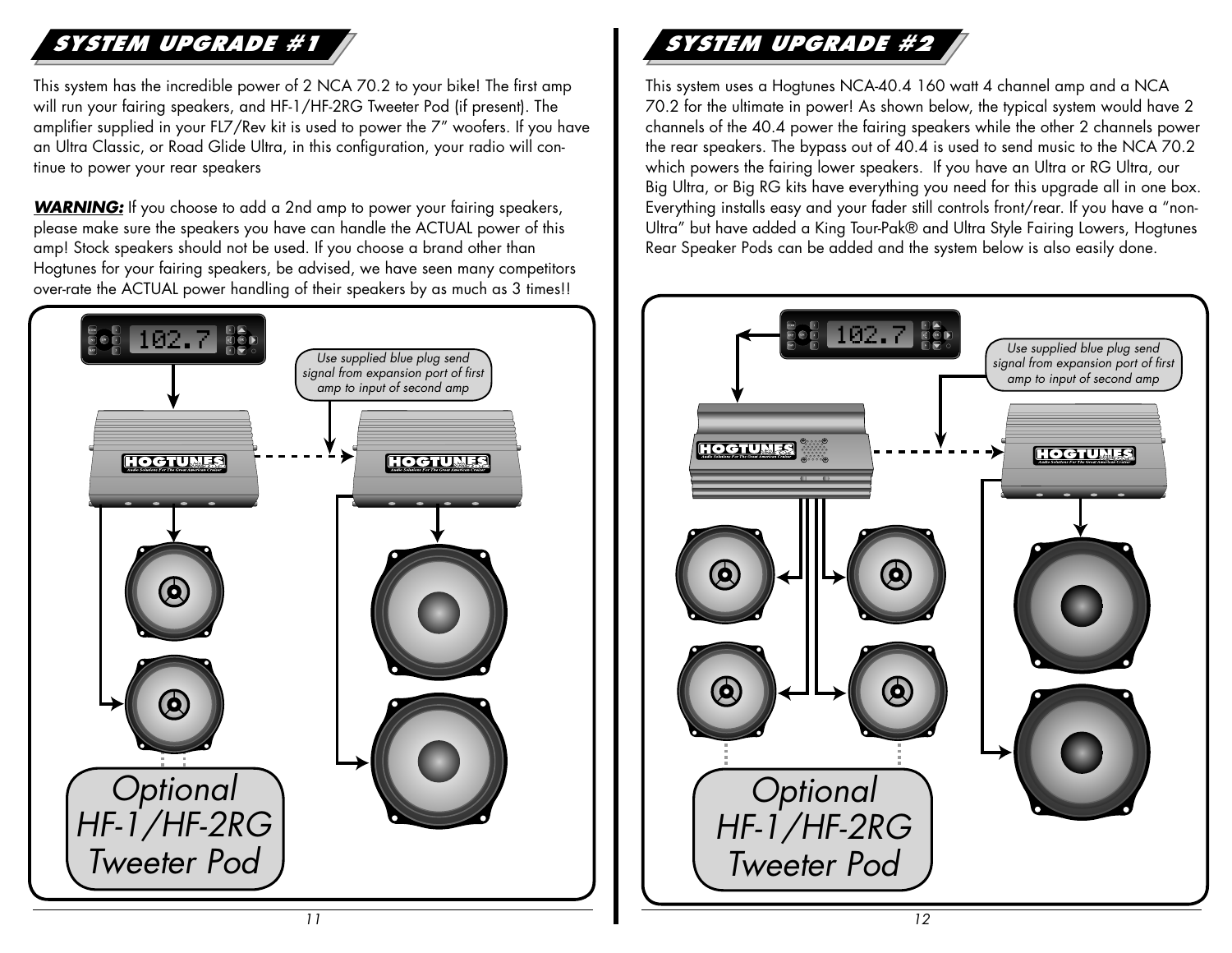## **WARRANTY INFORMATION**

Hogtunes speakers are warranted for a period of 20 years to the original purchaser. Hogtunes Amplifiers are warranted for 1 year from original purchase date. Proof of purchase is required for all warranty claims. All Warranty claims must be made through the dealer this product was originally purchased from. Speakers found to be defective during the warranty period will be repaired or replaced (with a product deemed to be equivalent) at Hogtunes sole discretion. Amplifiers will be repaired.

#### **What Is Not Covered:**

- 1) Any expense related to the removal or re-installation of Hogtunes products.
- 2) Repairs to these products performed by anyone other than Hogtunes.
- 3) Subsequent damage to any other components.
- 4) Any product purchased from a non-authorized Hogtunes dealer.
- 5) Damage to Hogtunes products due to an accident or collision.
- 6) Hogtunes Amplifiers with broken or removed "warranty void" stickers.

## **TECHNICAL SPECIFICATIONS**

#### **Hogtunes NCA-70.2 Amplifier**

Efficiency:  $>66\%$ Fuse: 15 amp

Rated Power at 2 Ohms: 70 Watts/Channel (@1% THD) Actual Power at 2 Ohms: 77 Watts/Channel (@1% THD) Actual Power at 4 Ohms: > 50 Watts/Channel (@1% THD)

#### **Hogtunes 702.2W Speakers**

 Frequency Response: 100hz-7Khz Sensitivity : 94 db 1watt/1meter Nominal Impedance: 2.0 Ohms

Power Handling: 75 Watts RMS / 150 Watts Peak

Harley-Davidson, Electra Glide, Road Glide, Street Glide, Ultra Classic, Tri Glide, CVO, Screamin Eagle and Tour-Pak® are Trademarks, and/or Registered Trademarks of Harley-Davidson, Inc., Milwaukee, Wisconsin, USA, and if Used or Implied are for Reference Only. There is No Affiliation Between Harley-Davidson, Inc., and Hogtunes Inc.

Harman Kardon® is a Registered Trademark of Harmon International Industries Inc., and is Used for Reference Only. There is No Affiliation Between Harman International Industries Inc. and Hogtunes Inc.

#### **INSTALLATION INSTRUCTIONS IF USING THIS KIT ON A 2006-2010 CVO ULTRA CLASSIC**

Go to page 4 of this manual, and follow instructions on how to mount the amplifier. When done, come back and start wiring the amp as per the instructions below.

### **WIRING FOR '06-'10 CVO ULTRA CLASSIC**

- Step #1: Plug the 2 connectors of the main wire harness into "Power" and "Audio Input" On the amplifier. Tighten (snug) the 2 small flathead screws on the power connector to prevent it from backing out while riding.
- Step #2: Locate the harness with white/black wires, red/black wires and a 4-pin male blue plug, and plug it into the female blue plug which is part of the input harness you just installed into the amp.
	- On the **brake side of the bike**, near the fairing speaker locate the Grey/Red and Green/black wires that have quick disconnects joining them. These are NOT the wires directly on the speakers!
	- When the quick disconnects get separated, a male and female connector will be exposed on each side of the wire, the same style as the connectors on the speakers. Take the green and black wires from the Hogtunes amp (male connectors) and plug them into the bikes Grey/Red and Green/Black wires (female connectors) at the connectors you just unplugged.
	- Take the red/black wires on the amps input harness (female connectors) and plug them into the bikes Grey/Red and Green/Black (male connectors)
	- Each connector is pre-sized correctly and can only go in one way.
	- On the **clutch side near the fairing speaker**, locate the White/Orange wire, and Green/White wires and separate the connectors same as the brake side. These are NOT the wires directly on the speakers!
	- Take the Hogtunes yellow and black wires (male connectors) and plug them into the bikes White/Orange and Green/White wires (female connectors)